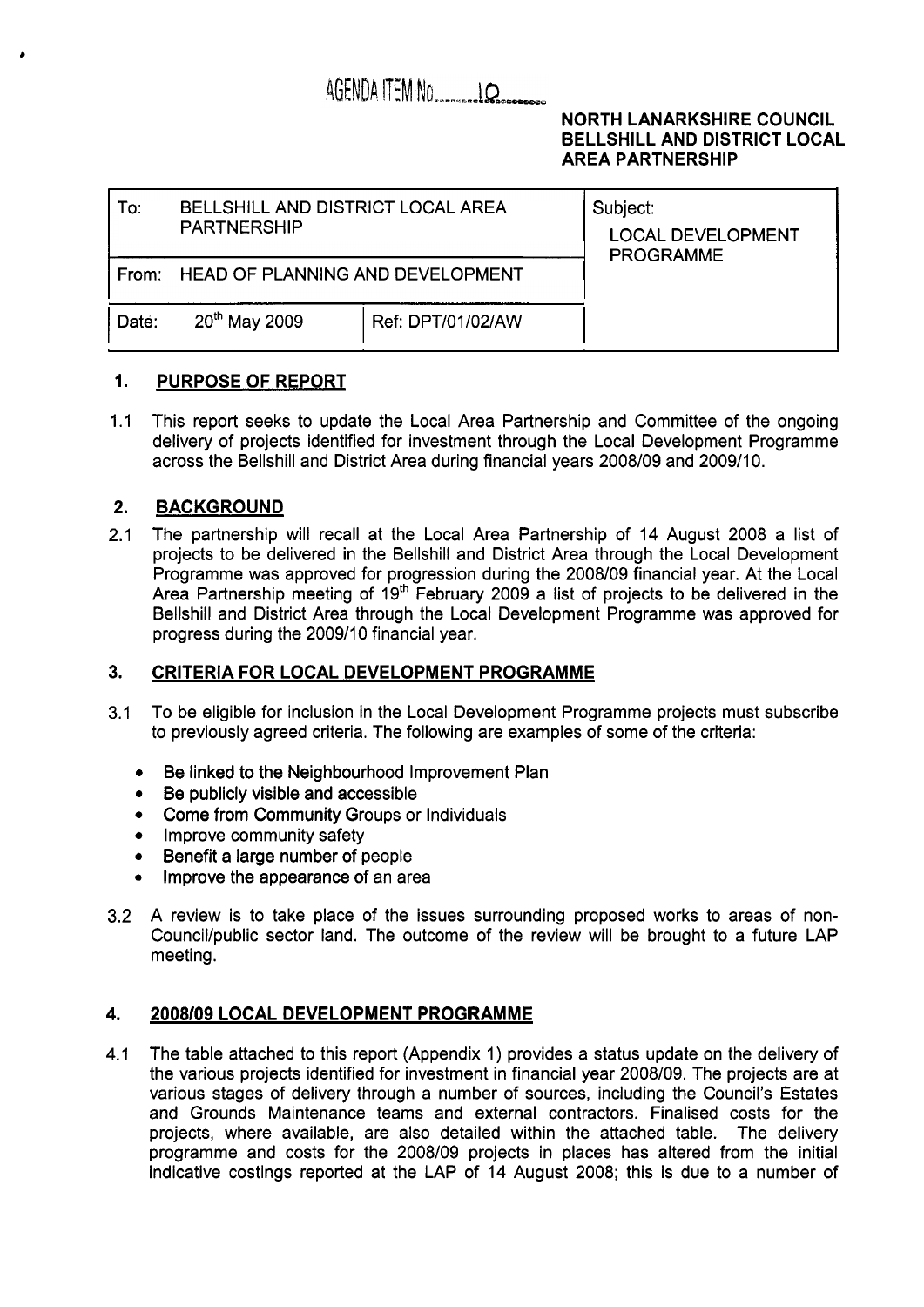factors such as level of consultation required, further detailing of initial designs and availability of delivery resources. A detailed explanation of the current position for each site is provided within the table.

- 4.2 The table attached (Appendix 2) identifies the list of projects recommended for approval by the Local Area Partnership for delivery during the financial year 2009/10. The Partnership should note the list may be subject to revision and refinement following internal/external consultation, land ownership and site survey analysis. The Partnership is encouraged to bring forward suggestions to the Local Regeneration Manager, for inclusion within the Local Development Programme for 2010/11. These projects will be entered on a holding list and will be assessed and considered for delivery in 2010/11.
- 4.3 The list of projects for 2009/10 represents a combination of new and continuing projects, with a spread of investment proposed across the Partnership area. A holding list of projects for future investment potential is also identified, for further investigation and development during the 2009/10 financial year.

### **5. CORPORATE CONSIDERATIONS**

5.1 The Local Development Programme highlights the Council's commitment to neighbourhood regeneration and the value of the Local Area Partnerships.

### **6 RECOMMENDATION**

- 6.1 It is recommended that the Local Area Partnership agree:
	- (i) the progress in relation to the delivery of the projects in 2008/09 (Appendix 1) and 2009/10 (Appendix 2) by the Executive Director of Environmental Services through the Local Development Programme;

 $(i)$  that further progress be reported to future meetings of the LAP

**PATRICK V KELLY** Local Government Access to Information Act: for further information about this report, please contact Alison Williamson on 01236 616374 or Kirsty Gray on 01236 616251 **HEAD OF RLANNING & DEVELOPMENT** 

(25th March 2009)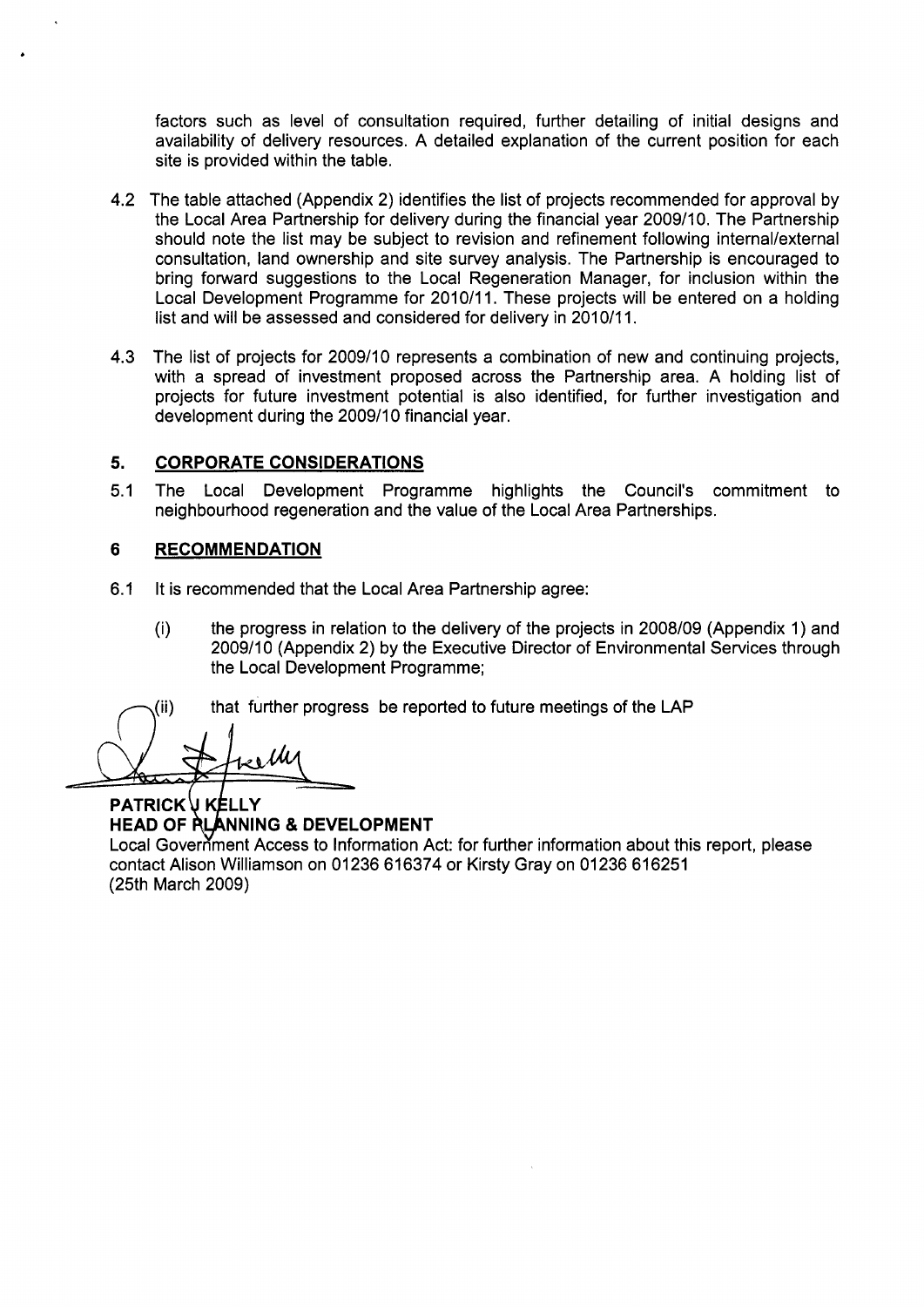| <b>Site and Address</b>                                   | <b>Proposed</b><br><b>Delivery</b><br><b>Method</b> | <b>Status</b>                                       | <b>Investment</b><br>08/09 | <b>Description of Proposals</b>                                                                                                                                                                                                                                                                                                                                                                                       |
|-----------------------------------------------------------|-----------------------------------------------------|-----------------------------------------------------|----------------------------|-----------------------------------------------------------------------------------------------------------------------------------------------------------------------------------------------------------------------------------------------------------------------------------------------------------------------------------------------------------------------------------------------------------------------|
| <b>Bellshill:</b><br>Gardenside /<br><b>Vincent Court</b> | <b>External</b><br>Contract                         | Consultation<br>and Design<br>Stage                 | £0                         | Further consultation has been conducted with West of<br>Scotland Housing Association and tenants of Phillip<br>Court Strathclyde Police and residents of Vincent Court,<br>the results of which are being assessed in order to<br>devise the most appropriate scheme for the area. Due to<br>the additional consultation required, delivery has been<br>delayed with works unlikely to commence prior to May<br>2009. |
| <b>Bellshill:</b><br>Warnock<br>Crescent                  | <b>External</b><br>Contract                         | Completed                                           | £65,000                    | Finalised designs and subsequent tender returns for<br>intervention at Warnock Crescent to aid vehicular<br>circulation, improve footpaths and environmental quality<br>have resulted in a required increased investment at the<br>site to resolve the issues identified. Works are now<br>complete.                                                                                                                  |
| <b>Birkenshaw: Sixth Street</b>                           | External<br>Contract                                | Design Stage                                        | £0                         | Clarification on the suitability of Local Development<br>Programme funding on private land is required prior to<br>taking forward any proposals at this location.                                                                                                                                                                                                                                                     |
| Fallside: Fallside Primary<br>School (area to rear)       | <b>NLC</b><br>Corporate<br><b>Services</b>          | Completed                                           | £10,000                    | Removal of a fence and shelter at the rear of Fallside<br>Primary School to address issues of graffiti and anti<br>social behaviour. The works have now been completed.                                                                                                                                                                                                                                               |
| <b>Holytown: Memorial</b><br>Gardens                      | External<br>Contract                                | Works due to<br>commence<br>on site in<br>May 2009. | £40,000                    | Detailed proposals have now been prepared for the<br>improvement of the setting of the Holytown War<br>Memorial and soft landscaping / drainage within the<br>memorial gardens. A contractor has now been appointed<br>and works will commence on site in May 2009.                                                                                                                                                   |

**Bellshill and District Local Area Partnership: List of Projects 2008-09**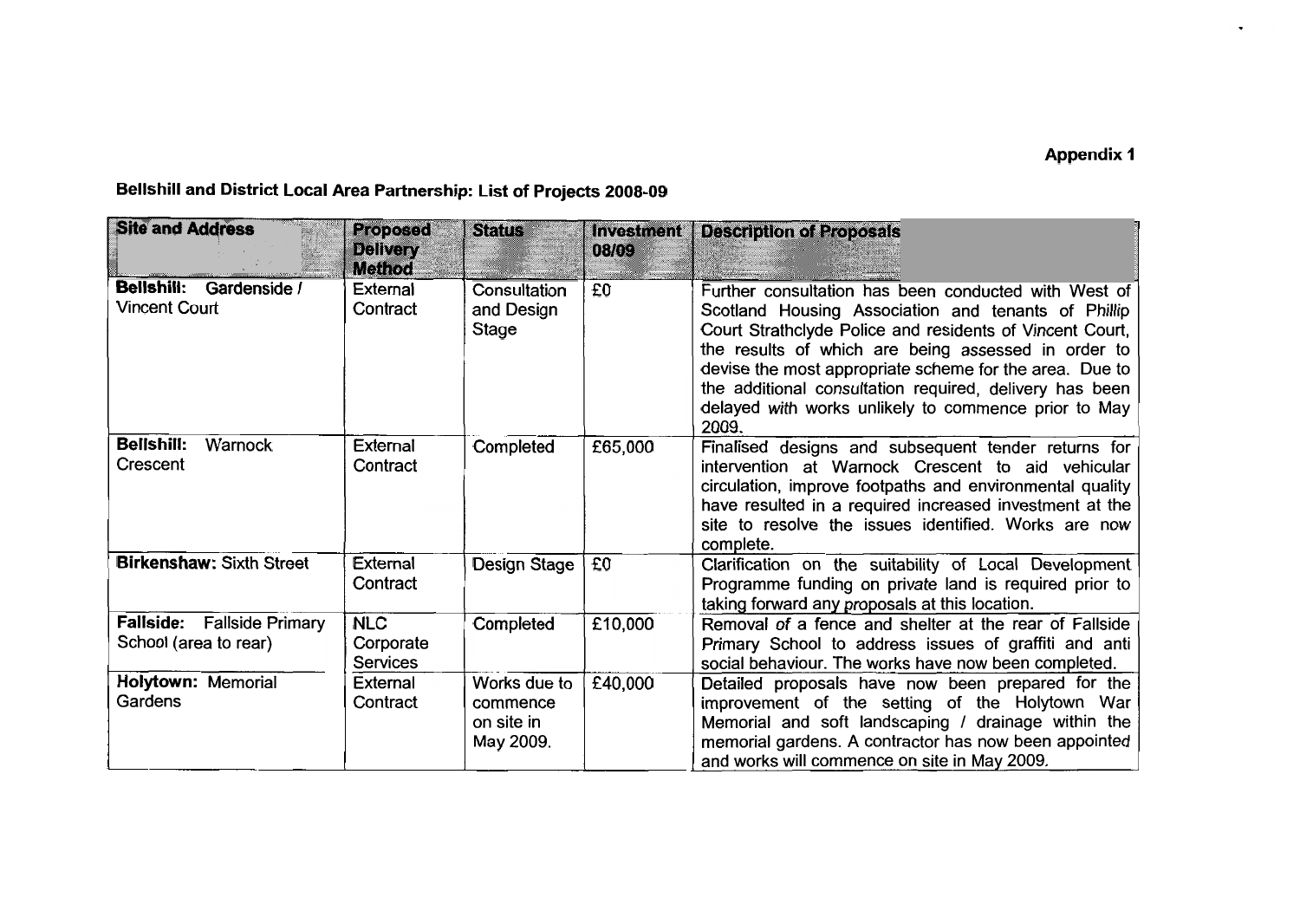| <b>Site and Address</b>               | <b>Proposed</b><br><b>Delivery</b><br><b>Method</b>                     | Status                                                                                        | Investment<br>08/09  | <b>Description of Proposals</b>                                                                                                                                                                                                                                                                                                                                |
|---------------------------------------|-------------------------------------------------------------------------|-----------------------------------------------------------------------------------------------|----------------------|----------------------------------------------------------------------------------------------------------------------------------------------------------------------------------------------------------------------------------------------------------------------------------------------------------------------------------------------------------------|
| <b>Holytown: Olive Court</b>          | <b>NLC Design</b><br>Services /<br>external<br>contract                 | Design<br>Stage. Works<br>to be<br>considered<br>for delivery in<br>2010/11<br>financial year | E <sub>0</sub>       | Designs have now been prepared by NLC Design<br>Services for the creation of a small residential parking<br>and rear access facility on an existing area of poor<br>quality hard-standing. It is anticipated that this project will<br>be progressed during the 2010/11 financial year.                                                                        |
| Holytown: Shirrel Burn                | <b>North</b><br>Lanarkshire<br>Council<br><b>Grounds</b><br>Maintenance | Completed                                                                                     | £37,000              | North Lanarkshire Council Grounds Maintenance have<br>completed work on site including shrubbery removal and<br>thinning works at selected locations within this large<br>scale open space, focussed around the southern<br>entrance from Quarry Street / Loanhead Road to improve<br>community safety, visibility and thereby attractiveness of<br>the space. |
| <b>Mossend: Milnwood Drive</b>        | <b>NLC Estates</b><br>Maintenance                                       | Completed                                                                                     | $\overline{E}$ 1,000 | North Lanarkshire Council Estates Maintenance have<br>removed debris, overgrown shrubbery and generally<br>cleaned up this former garage site. North Lanarkshire<br>Council Housing will be undertaking some fencing<br>improvements during 2009/10 to complement these<br>works to improve the appearance / amenity of the space.                             |
| <b>Orbiston: The Jewell</b><br>Scheme | <b>North</b><br>Lanarkshire<br>Council<br><b>Estates</b><br>Maintenance | Completed                                                                                     | £55,000              | A scheme of landscape improvement and rationalisation<br>has been completed, focussed on areas at Turquoise<br>Terrace and Emerald Terrace, with delivery by North<br>Lanarkshire Council Grounds Maintenance. The works<br>involved the thinning and removal of dense shrubbery to<br>improve visibility in the targeted areas.                               |
| <b>Orbiston: Raewell Crescent</b>     | External<br>contract                                                    | Completed                                                                                     | £21,000              | Works are now complete at this area of open space.<br>Footpaths have been paved and the area has been<br>landscaped with new tree and shrub planting.                                                                                                                                                                                                          |

 $\epsilon$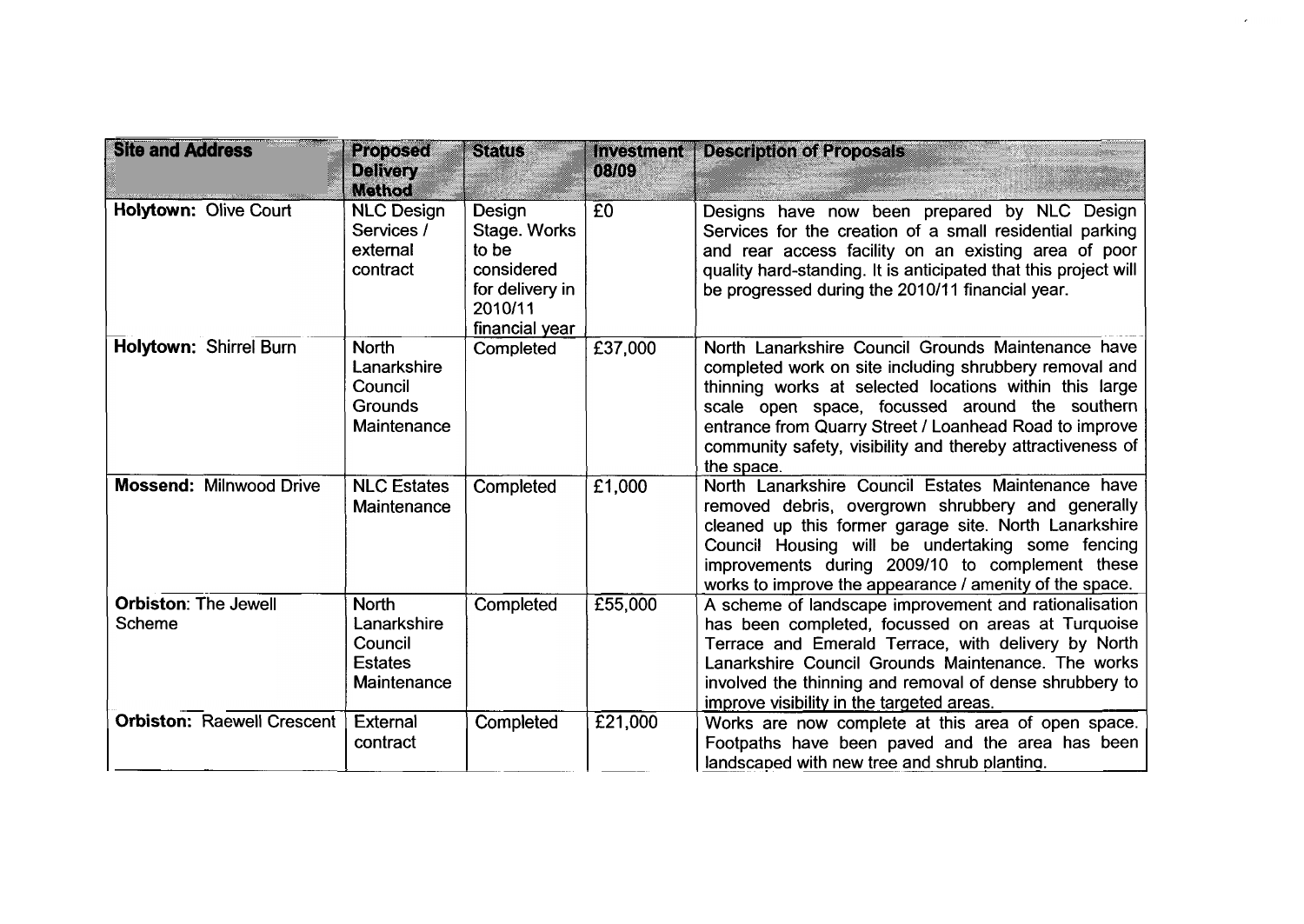| <b>Site and Address</b>                                              | <b>Proposed</b><br><b>Delivery</b>                                      | <b>Status</b>   | <b>Investment</b><br>08/09 | <b>Description of Proposals</b>                                                                                                                                                                                                                                                                                                                                                                            |
|----------------------------------------------------------------------|-------------------------------------------------------------------------|-----------------|----------------------------|------------------------------------------------------------------------------------------------------------------------------------------------------------------------------------------------------------------------------------------------------------------------------------------------------------------------------------------------------------------------------------------------------------|
| <b>Uddingston: First Avenue</b>                                      | <b>Method</b><br><b>NLC Estates</b><br>Maintenance                      | Completed       | £20,000                    | <b>Estates</b><br>Maintenance have completed<br>NLC<br>works<br>lowering the wall by First Avenue sub-station, regrading<br>the bank and the establishment of barrier planting.<br>Estates maintenance have also resurfaced the path<br>leading from Calderbraes Avenue to First Avenue and<br>introduced a new section of path without steps to<br>accommodate wheelchairs and prams.                     |
| <b>Viewpark: Fitness Centre</b>                                      | Financial<br>Contribution                                               | Completed       | £20,000                    | Financial contribution only towards Viewpark Fitness<br>Centre. The project was to upgrade to an aerobics studio<br>at a total cost of £20K matched budget with Moffat Trust<br>and Small Awards Lottery. This is in line with the<br>Council's Community Planning under the Health<br>Improvement agenda. Viewpark features in the worst<br>15% datazones.                                                |
| Viewpark: Juniper Road/<br><b>Burnhead Street (Gala Day</b><br>park) | <b>North</b><br>Lanarkshire<br>Council<br>Grounds<br>Maintenance        | Completed       | £4,000                     | NLC Estates Maintenance have completed works to<br>remove the old metal fence at the south end of Gala Day<br>park on Juniper Road and Burnhead Street, with minor<br>repairs made to the remaining stretch of fence where<br>feasible. A new pedestrian barrier has also been installed<br>at the entrance to the park to replace the old rusty gates.                                                    |
| Viewpark: Land adjacent to<br>St Columba's Club Hall                 | <b>North</b><br>Lanarkshire<br>Council<br><b>Grounds</b><br>Maintenance | Completed       | £20,000                    | NLC Estates Maintenance have completed<br>the<br>construction of a new footpath from St Columba's Club<br>Hall to Old Edinburgh Road along with removal / repair of<br>fencing in places and the construction of a new section of<br>fencing to the side of the car park. Traffic and<br>Transportation have assisted with the<br>project by<br>extending the pedestrian guardrail along Laburnum<br>Road. |
| Viewpark: Myrtle Road                                                | <b>North</b>                                                            | <b>Detailed</b> | £12,000                    | Martin Berkley Environmental Design has produced                                                                                                                                                                                                                                                                                                                                                           |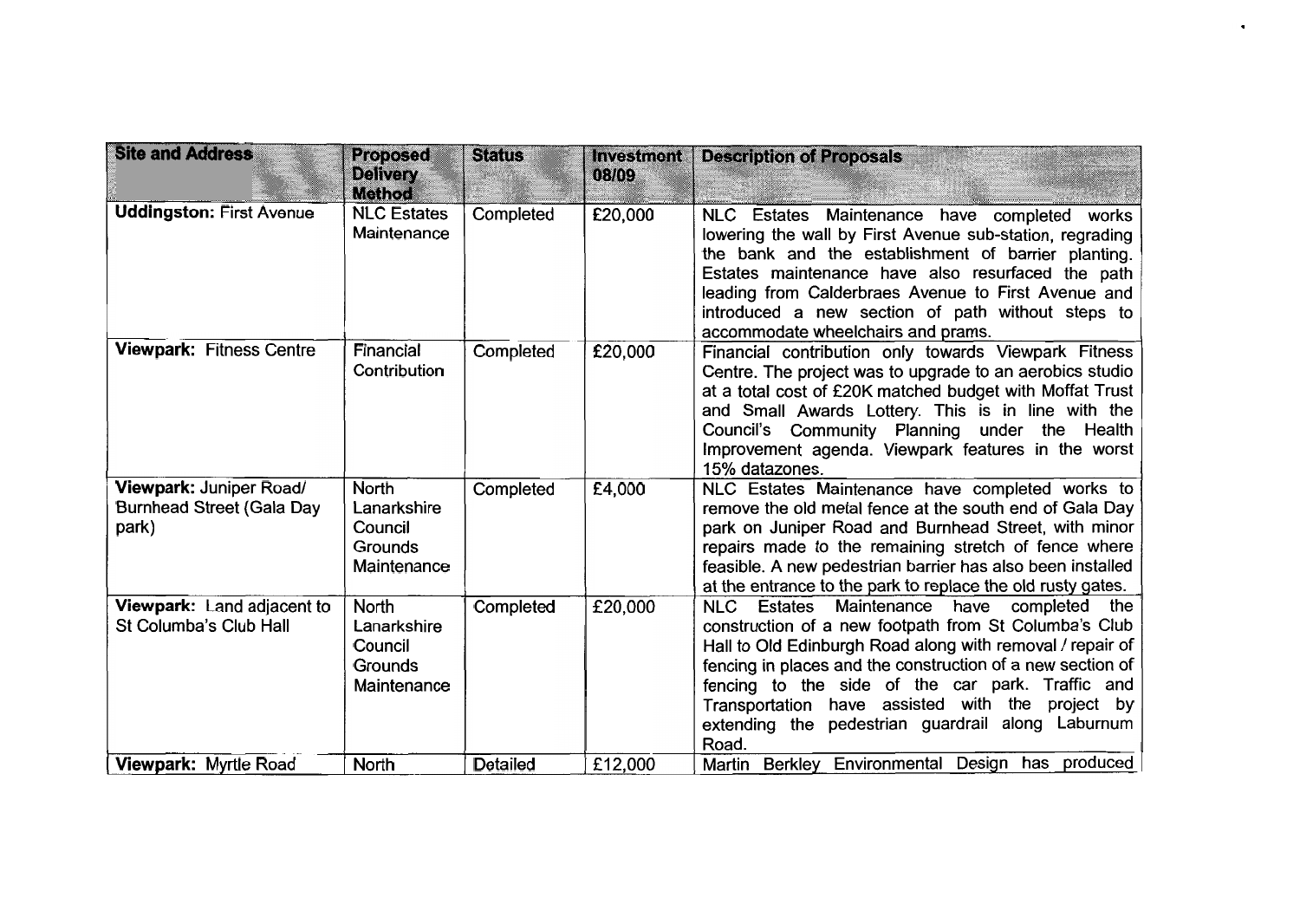| <b>Site and Address</b>       | <b>Proposed</b><br><b>Delivery</b><br>Method            | <b>Status</b>                                                                                                     | <b>Investment</b><br>08/09 | <b>Description of Proposals</b>                                                                                                                                                                                                                                                                                                                                                                                                                                                                                                                                                                                                                                   |
|-------------------------------|---------------------------------------------------------|-------------------------------------------------------------------------------------------------------------------|----------------------------|-------------------------------------------------------------------------------------------------------------------------------------------------------------------------------------------------------------------------------------------------------------------------------------------------------------------------------------------------------------------------------------------------------------------------------------------------------------------------------------------------------------------------------------------------------------------------------------------------------------------------------------------------------------------|
|                               | Lanarkshire<br>Council<br><b>Grounds</b><br>Maintenance | Design<br>Stage. Works<br>to commence<br>late 2009 and<br>be phased as<br>required over<br>2009/10 and<br>2010/11 |                            | detailed designs for the improvement of the former lock<br>up site at the corner of Myrtle Road and Douglas<br>Crescent, which are subject to further consultation with<br>residents. The costs returned are higher than envisaged,<br>due to the range of works required to create a usable and<br>attractive space for surrounding residents. Further<br>funding for this project was agreed at the February LAP<br>and this project will be taken forward during 2009/10.                                                                                                                                                                                      |
| Viewpark: Viewpark Glen       | <b>External</b><br>Contractor                           | Completed                                                                                                         | £25,000                    | Work has been completed on access, drainage and<br>environmental improvements with the south area of<br>Viewpark Glen, leading from the entrance by Laburnum<br>Road to the area to the rear of Burnhead Parish Church.<br>The works have been devised in conjunction with NLC<br>Conservation and Greening with the funding available<br>through the LDP supplementing external funding secured<br>by Conservation and Greening. Proposals will continue to<br>be developed by NLC Conservation and Greening and<br>Central Scotland Forest Trust for the wider improvement<br>of the Glen, with funding to be sought from the Forestry<br>Commission next year. |
| <b>Holytown: Dornoch Road</b> | <b>External</b><br>Contractor                           | Completed                                                                                                         | £29,000                    | Works to widen and resurface footpaths, install new bins<br>and new tree planting to complement the new play areas<br>project being developed by Fairplay for Families, in<br>conjunction with North Lanarkshire Council, have now<br>been completed following approval by the LAP in<br>February 2009.<br>Delivery of these works has been<br>brought forward due to a contractor already being<br>established on site.                                                                                                                                                                                                                                          |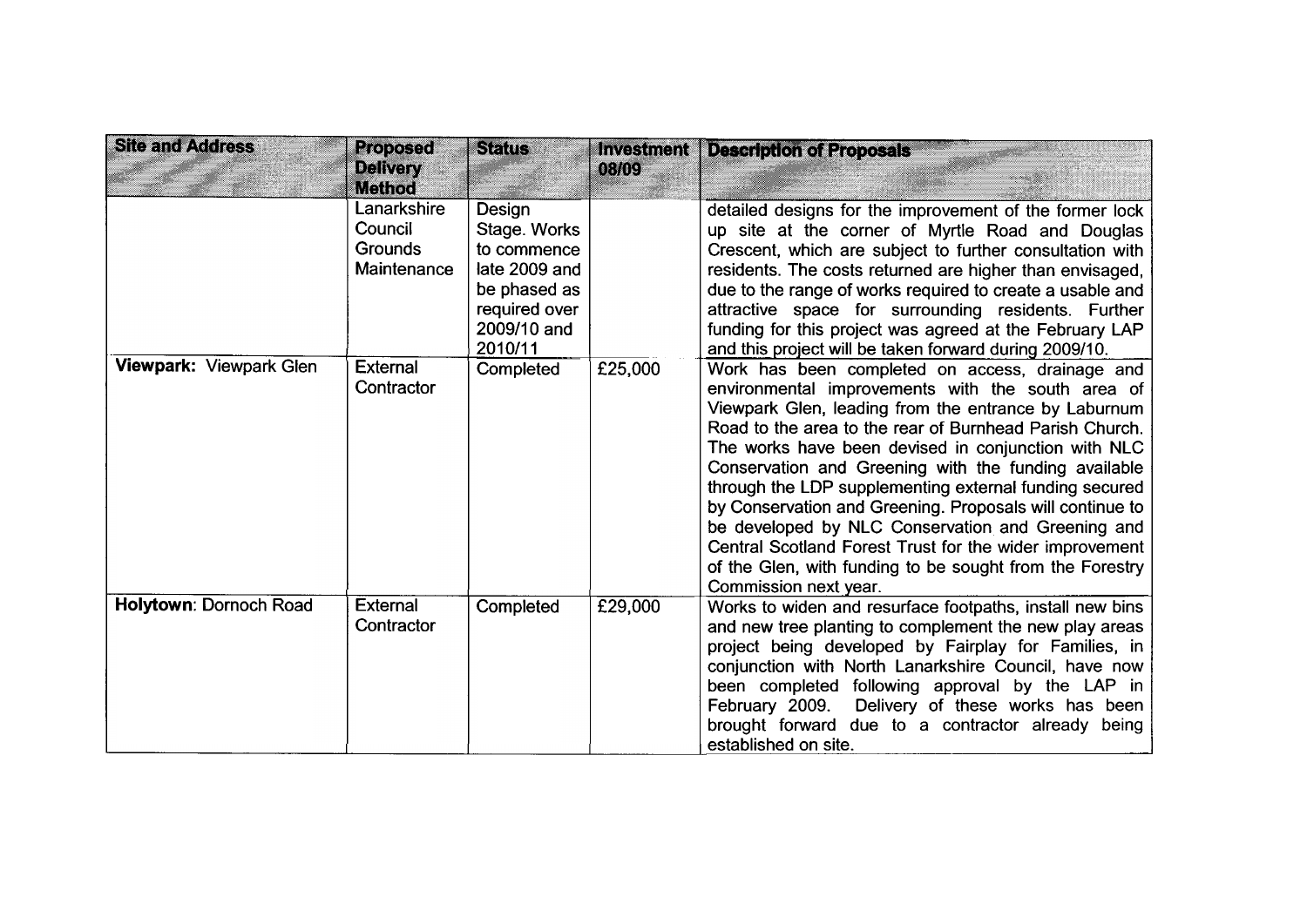## **Appendix 2**

# **Bellshill and District Local Development Programme 2009/10**

| <b>Site and Address</b>                          | <b>Indicative Cost</b> | Sams                                              | <b>Description</b>                                                                                                                                                                                                                                                           |
|--------------------------------------------------|------------------------|---------------------------------------------------|------------------------------------------------------------------------------------------------------------------------------------------------------------------------------------------------------------------------------------------------------------------------------|
| <b>Bellshill -</b><br>Gardenside                 | £30,000                | <b>Continuing Project</b><br>Proposal for 2009/10 | Finalisation of a scheme at this location following consultation with<br>neighbouring residents and all involved stakeholders, which<br>effectively addresses the issues of anti-social behaviour<br>experienced in the Gardenside Lane, whilst maintaining access<br>links. |
| <b>Fallside - Gas Flats</b><br>Phase 3           | £50,000                | <b>Project Proposal</b><br>2009/10                | Final phase of improvement works to be delivered to common<br>drying areas and landscaped areas at the Fallside Gas Flats, with<br>details and delivery programme to be devised in conjunction with<br>Housing and Estates Maintenance.                                      |
| Hattonrigg $-$<br>Rockburn Park at<br>North Road | £20,000                | <b>Project Proposal</b><br>2009/10                | Appropriate improvement works to the area of open space which<br>acts as an entrance to Rockburn Park adjacent to North Road.                                                                                                                                                |
| <b>Holytown</b> - Memorial<br><b>Gardens</b>     | £100,000               | <b>Continuing Project</b><br>Proposal 2009/10     | Continuation of works commenced during the 2008/09 financial<br>year to improve the setting of the Holytown War Memorial with<br>associated soft works and drainage improvements within the<br>gardens.                                                                      |
| <b>Orbiston</b> – Jewell<br>Scheme Phase 2       | £20,000                | <b>Project Proposal</b><br>2009/10                | Continuation of works to improve community safety and landscape<br>quality within the Jewell Scheme. Works could focus on the<br>improvement of drying greens at Turquoise Terrace and Emerald<br>Terrace.                                                                   |
| <b>Orbiston - Lawmuir</b><br>Road                | £35,000                | <b>Project Proposal</b><br>2009/10                | Suitable environmental and access improvement works to the open<br>spaces, paths and access road in the vicinity of the local shop at<br>Lawmuir Road, Orbiston                                                                                                              |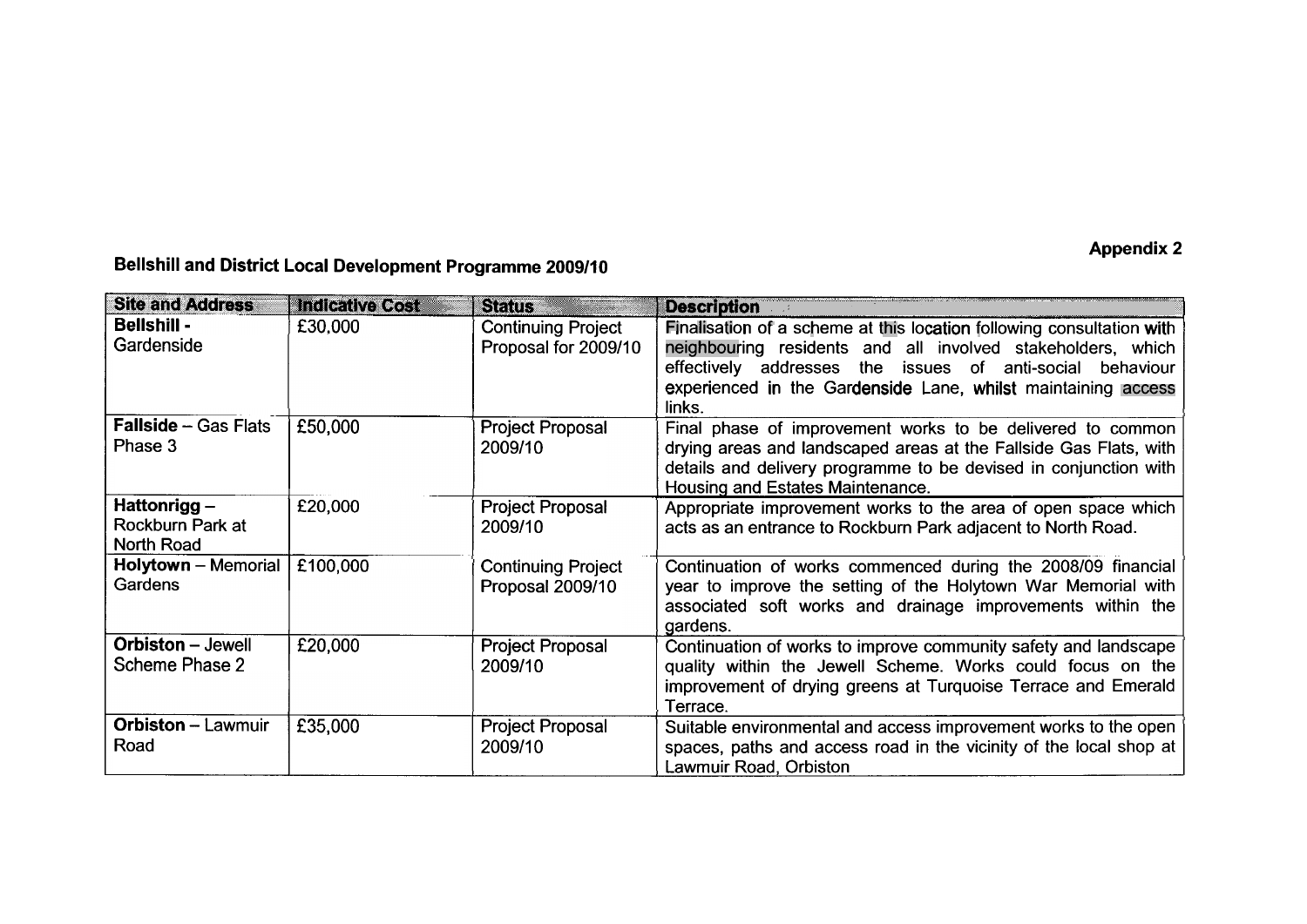| <b>Orbiston</b> – Liberty<br>Road | £26,000  | <b>Project Proposal</b><br>2009/10 | Construction of a parking lay-by at Liberty Road to ease congestion<br>and thereby improve community safety, and to cater for the local |
|-----------------------------------|----------|------------------------------------|-----------------------------------------------------------------------------------------------------------------------------------------|
|                                   |          |                                    | community making use of nearby facilities.                                                                                              |
| <b>Viewpark – Myrtle</b>          | £50,000  | <b>Continuing Project</b>          | Further development of design proposals drawn up by Martin                                                                              |
| Road / Douglas                    |          | Proposal 2009/10                   | Berkley Environmental Design for the vacant site at Myrtle Road /                                                                       |
| Crescent                          |          |                                    | Douglas Crescent, Viewpark to enhance environmental quality and                                                                         |
|                                   |          |                                    | functionality of the space. The range of works which can be                                                                             |
|                                   |          |                                    | delivered will depend upon costs, and may require to be phased                                                                          |
|                                   |          |                                    | over this and the following financial year.                                                                                             |
| <b>Viewpark</b> – Land to         | £15,000  | <b>Project Proposal</b>            | The clean up of this derelict site to the rear of Viewpark Health                                                                       |
| the rear of Viewpark              |          | 2009/10                            | Centre and adjacent to Burnhead Bowling Club which is currently                                                                         |
| <b>Health Centre</b>              |          |                                    | overgrown, untidy and attracting anti-social behaviour.                                                                                 |
| Mossend-                          | £25,000  | <b>Project Proposal</b>            | Landscaping improvements to this corner site<br>to cut back                                                                             |
| Clydesdale                        |          | 2009/10                            | overgrown vegetation to improve the safety and visibility of this                                                                       |
| <b>Road/Christie Street</b>       |          |                                    | area.                                                                                                                                   |
| <b>Mossend-King</b>               | £25,000  | <b>Project Proposal</b>            | Suitable environmental and access improvement works to the open                                                                         |
| George V Park                     |          | 2009/10                            | spaces and paths in the vicinity of the park                                                                                            |
| Total:                            | £421,000 |                                    |                                                                                                                                         |
|                                   |          |                                    |                                                                                                                                         |

 $\cdot$ 

 $\mathbf{r}^{\prime}$ 

## **Holding list for future consideration**

| Site and Address 22         | <b>Description</b>                                                          |
|-----------------------------|-----------------------------------------------------------------------------|
| <b>Viewpark-Myrtle Road</b> | Further funding for the project which is being progressed during 2009/10    |
| Holytown-Shirrel Burn       | Investigate continuation of landscape management works, footpath            |
| Phase 2                     | improvements and other suitable improvements                                |
| <b>Holytown - Olive</b>     | Creation of a residential access road and parking facility, with associated |
| Court                       | bin storage area, to the rear of Olive Court, Holytown to replace an area   |